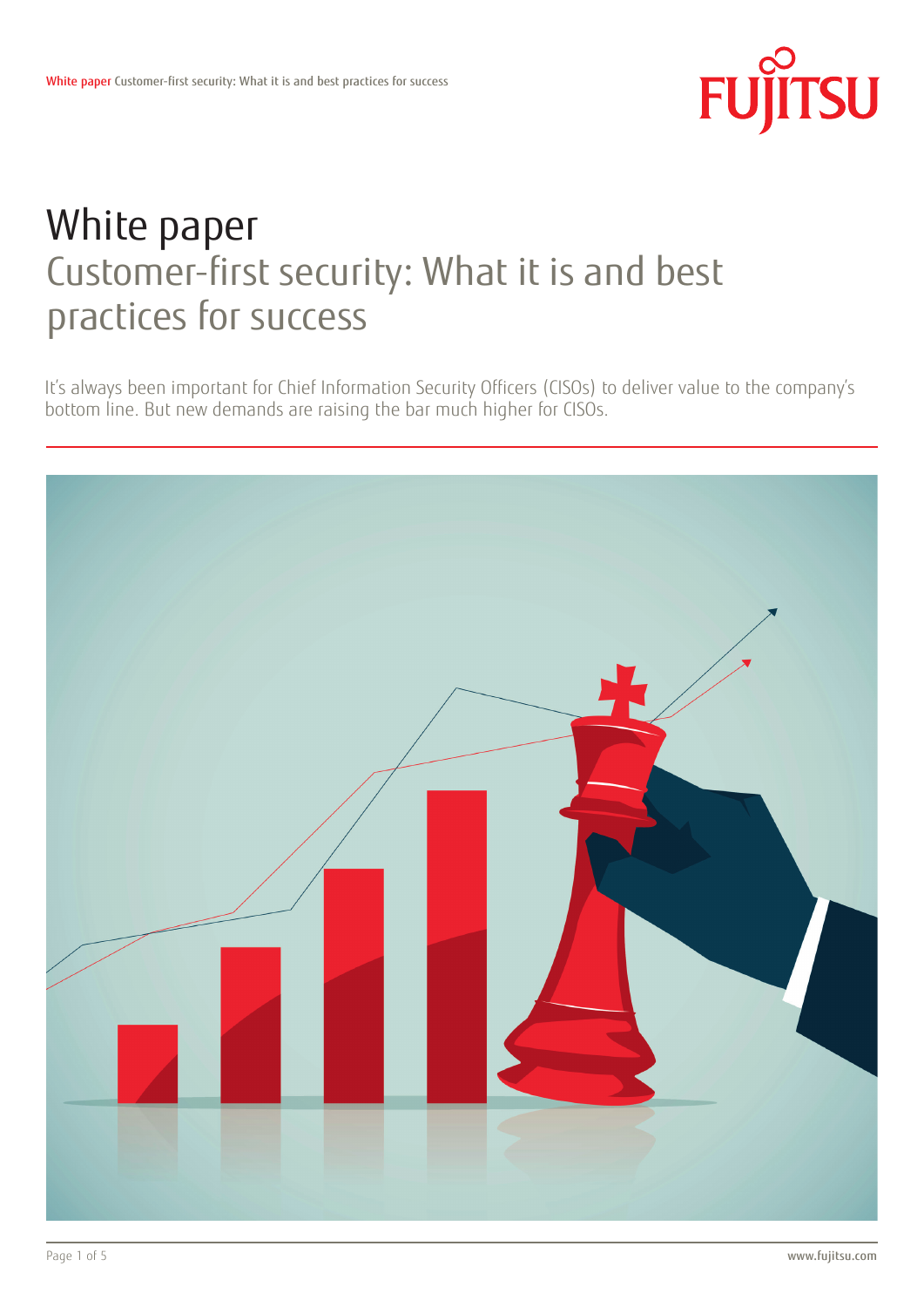#### Why Read This Paper:

It's always been important for Chief Information Security Officers (CISOs) to deliver value to the company's bottom line. But new demands are raising the bar much higher for CISOs.

The key to meeting those demands, retaining customers, growing business and keeping organizations secure lies in recalibrating security strategies for more integrated, big-picture thinking. It means keeping customer needs and business goals front of mind. It requires making better use of data for more proactive security insights and faster response times, as well as understanding the risks to customers so you can better prepare security programs for success. In the pages ahead, this white paper explores how you can achieve those objectives.

#### Introduction

The volumes of data generated today are exploding. More and more functions that were once managed in-house are moving into the cloud, meaning more of an organization's data extends well beyond traditional technology borders. This extended enterprise increases the already-massive potential for data leakage, data loss and regulatory compliance issues. Meanwhile, new data regulations are creating additional requirements to protect privacy and security.

These changes mean the threat landscape is continually evolving, making it hard for preventive measures to keep up. For CISOs, the pressure is on to make sure responses are immediate and are focused on protecting the best interests of their company's customers.

At the same time, C-suite executives understand ROI, not IPS (intrusion prevention systems). They want CISOs to view information risk as a business challenge, and to address that challenge as any other part of the business would do. That means defining security in terms of tangible business value that can be measured.

For you as a CISO, all of this means new responsibilities. You need to not only keep your company secure but also prove the business value that your team creates.

## The organizations best positioned to succeed in today's fast-changing environment will be those where security is part of the culture

That's because the organizations best positioned to succeed in today's fast-changing environment will be those where security is part of the culture, where it aligns with enterprise goals while keeping customer needs at the forefront at all times. In short, security must show how it adds customer value to contribute to the organization's bottom line.

#### What's the key to meeting these challenges?

It comes down to recognizing that security involves far more than technology. A truly effective security strategy ensures the business can deliver its products and services in a way that customers trust – not just for the value of security alone, but also for a positive business impact. Without customer trust – the foundation for a company's brand and reputation – no organization can stay in business for long.

## Without customer trust – the foundation for a company's brand and reputation – no organization can stay in business for long.

## The elements of customer trust-based security require digital oversight and risk management, not just technology.

Growing proportions of consumers have indicated they do not trust organizations with their data. In the consumer space, studies have shown that loss of trust can lead users to abandon a brand after a data breach. For that reason, CISOs must take reputational risk seriously and build a risk management framework that sustains evolving business models while also building and retaining customer trust. This requires technologies, people and processes that ensure availability, reliability, integrity, confidentiality, privacy and safety, as well as resilience. But it requires the right mindset as well.

Prioritizing trust means embedding a data privacy and security mindset organization-wide, not just in IT. It also means focusing on the ROI of your security strategies by proposing security objectives that protect reputation, help reduce everyday operational costs and increase customer trust, as these all support business retention and expansion. Business relies on trust, and trust requires security.

As security becomes ever more integrated into the successful running of a business, CISOs must map everything into a business context that is relevant to the board and shareholders, while at the same time avoiding issues that are relevant only to IT decision making. This shift in thinking delivers benefits beyond security alone. It makes it easier for organizations to work better, innovate faster, deliver projects more quickly at lower costs, and delight customers. In short: it's a must for digital business.

#### Roadmap to intelligence-led security and customer trust

In the emerging era of digital business, the traditional approach to security is no longer enough. Today, managing risks means paying attention to a vast amount of security activity and data – internally, across networks and in the cloud. That information can say a lot about past, present and future threats, and about how to make the best possible decisions for the business and its customers.

Making sense of such data requires an organization-wide recognition of security's importance to the company's success. It's all about gaining an enterprise view, a big-picture vision of security that produces a more nimble, resilient and customer-focused business. It ensures that security is in your DNA.

How do you enable such a shift? While a risk-based and intelligence-led approach to security requires continuous effort and adjustments as circumstances change, the following roadmap will help get this strategy under way:

1. Start with your business goals. This involves answering questions such as, 'What is my organization's reason for being?', 'What is it trying to achieve?', 'What problems does it solve for customers and how does it do this?', 'What is the customer experience like?' and 'What about those customers' customers?' Once you've clarified what it is you're trying to achieve, you can begin planning how to get there.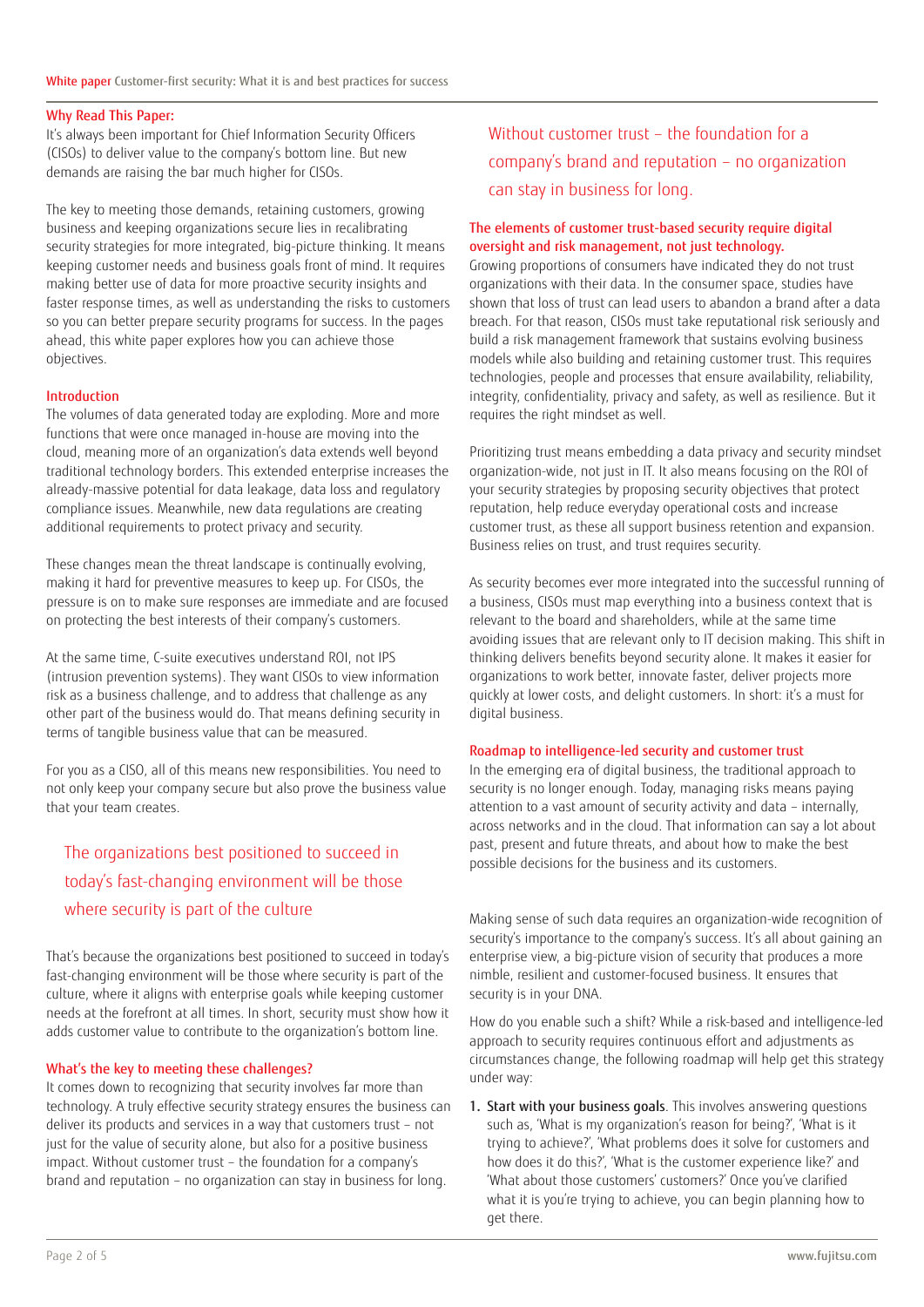- 2. Then think about how security enables these goals. What data is used or generated in the course of pursuing these objectives? How does that data need to be protected? What systems and practices are needed to make this happen? Be sure to consider not only data provided by customers but data that's produced and used during development, manufacturing and shipping, as well as during daily operations. It's also important to think about how the customer experience relates to data security and privacy concerns.
- 3. Building on this, identify your security objectives to enable the larger business goals. Think about the new capabilities you'll need. and what kind of governance will be necessary to ensure new processes are properly managed. Pay attention to data requirements for regulatory compliance, too. These can vary, depending on the markets and regulatory regimes in which your business operates.
- 4. You should also think about other projects, programs and applications that could come into play. For example, if one of your organization's goals is to become more mobile-friendly for customers, how could the introduction of new user apps affect compliance with data privacy and protection regulations in different markets?
- 5. Another key step is to identify potential stakeholders who might have a say in your security transformation. Who needs to be consulted or informed? Whose support is needed? Who will be responsible and/or accountable? These could include everyone from internal marketing teams to outside technology partners, equipment manufacturers and app stores. It's critical that all relevant stakeholders are involved, because their trust – whether it's shareholders, employees, consumers or someone else – is essential to business success.
- 6. Then think about what other actions are needed to ensure your security goals are met. For instance, the rollout of a new customer app in regions covered by the EU's General Data Protection Regulation might require your organization to designate a Data Protection Officer if you don't already have one, or to set up new consent mechanisms for app users.
- 7. From there, establish the specific outcomes you'd like to achieve while working toward your business and security goals. For example: 50,000 active app users with the right levels of privacy, safety and security by the end of the fiscal year.
- 8. As you follow this roadmap, be sure to consider how achieving your goals and outcomes might affect the maturity of your security operation. For instance, driving rapid adoption of a new consumer app could require the hiring of additional developers and the adoption of faster development cycles.
- 9. Finally, decide how your security organization will track and measure progress toward achieving business goals. By linking security KPIs to wider company objectives, you ensure that security and business strategies are well aligned. Say your business is launching a new B2B e-commerce site and aims to sign up 1,000 new clients over the next 12 months – the security team could monitor a related metric, for example, by tracking how many of those users opt to use biometrics instead of passwords to log in.

By considering many different aspects of security and risk management, these steps pave the way for better, more insightful and more business-aligned security. They also underscore how security in the digital age is about much more than technology alone. To be sure, CISOs following this roadmap for transformation also need to watch for gaps that need fixing. But building a security culture that's always watching for risks and ways to manage them is vital. Once these objectives and measures are in place, it's also important to continually assess whether they are still right as the security landscape and business needs change, to avoid these measures becoming irrelevant.

It's critical that all relevant stakeholders are involved, because their trust – whether it's shareholders, employees, consumers or someone else – is essential to business success.

#### What's in it for you? How business-aligned security helps CISOs

Aligning security strategies to wider business objectives makes life better for CISOs in many ways. It builds greater awareness of the importance of security across the business and can help pave the way for the creation of security champions across the organization by linking effective security to business success as a whole.

Among the benefits you'll discover:

- Wider organizational support Better, big-picture understanding also makes it easier to communicate concerns with other business stakeholders, which improves the potential for cooperation. This provides better context on how security issues affect different parts of the business. In addition, wider support for security matters makes it easier to get buy-in for awareness campaigns, training and prevention programs… and other investments. There's a mistaken notion that CISOs alone are responsible for organizational security, when in fact everyone in the company must play a part.
- Simplified security Many businesses deploy far more security technologies than they need because of siloes across different departments, business units and office locations. Approaching security holistically allows for businesses to determine the best approach that fits with their enterprise architecture, but it can do more than streamline technology, too: it can also pave the way for automation, freeing people to concentrate on more rewarding, innovation-focused activities to drive competitive advantage. While transforming security operations can be complex and challenging, the longer-term result is simpler, smarter and more efficient security.
- Better insights for planning A more business-focused approach to security also makes it easier to fine-tune strategies for an organization's unique needs. This enables security to become more mature and forward thinking, rather than ad hoc. Setting targets – "We want to be here in three to five years" – is an essential part of this. Of course, circumstances will change over time, so this process must remain flexible and adaptable for continuous development.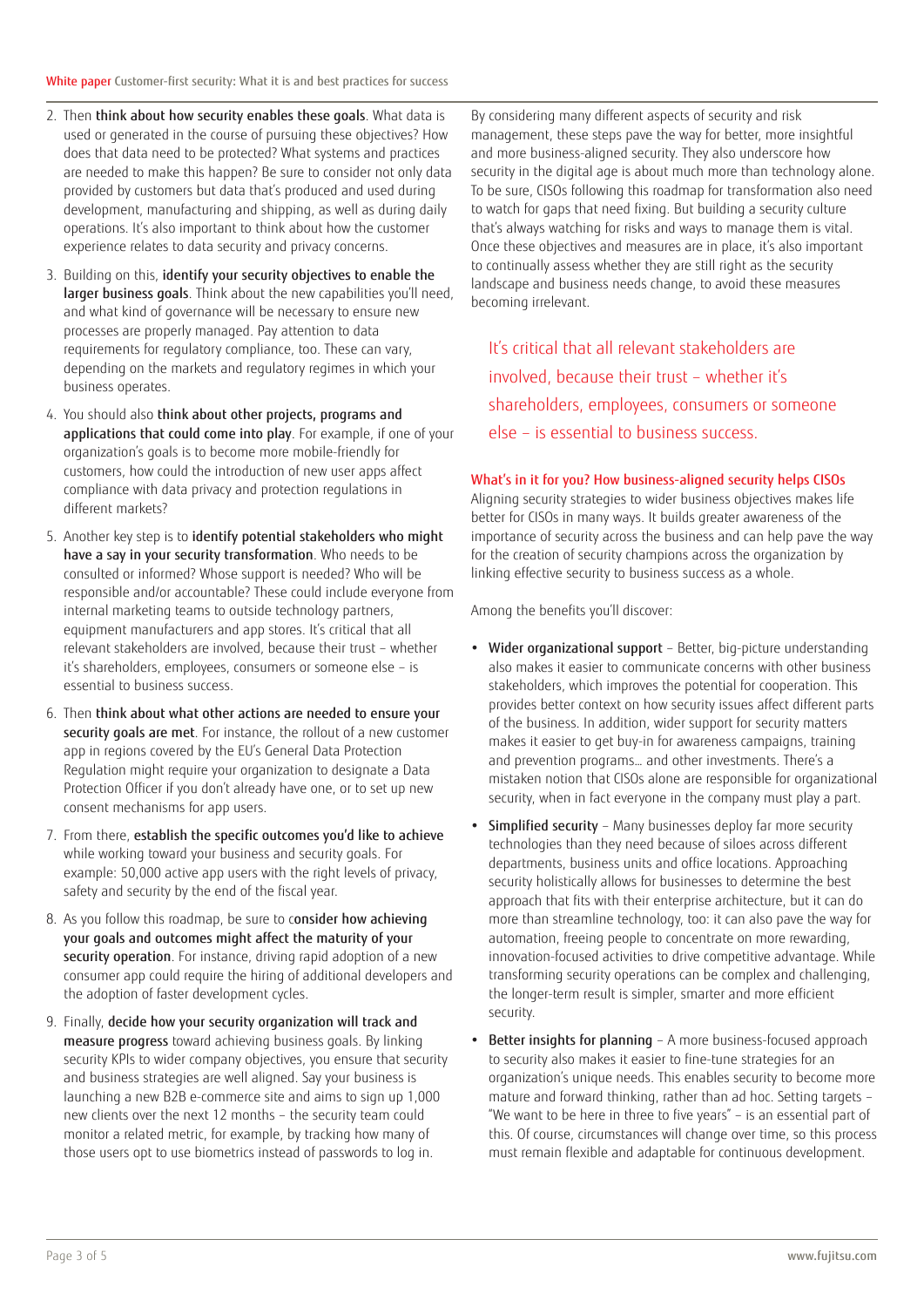- Budget benefits By demonstrating how security contributes to improved revenues and other benefits, you will find it easier to make your case to executives during budget planning and to gain support for security investments from business stakeholders. Focusing your cybersecurity strategy on customer trust also promotes support for greater funding for technologies to attract and retain customers.
- More recognition of security's value Board-level executives want to know the business impacts of security risks and investments. When CISOs can go beyond the usual technical topics and communicate what security does in terms of risk management, brand protection, customer trust, privacy, data governance, thirdparty management and more, they demonstrate its value to wider parts of the business.

These are all concrete, real-life returns on investment for CISOs who choose to transform their organizations.

# There's a mistaken notion that CISOs alone are responsible for organizational security, when in fact everyone in the company must play a part.

#### Overall benefits of business-focused security

C-suite executives have many reasons to welcome a security transformation too. Businesses where security is everyone's business, when it's well aligned with company goals and customer needs, reap clear advantages in the emerging digital environment.

Improved security thinking means fewer breaches. When breaches do inevitably occur, it means faster response times, fewer (or less severe) negative impacts, better lessons learned and improved resilience.

This means businesses are more compliant with data privacy and security requirements, and face fewer regulatory fines and fewer damaging news headlines.

In addition, organizations where security is baked in encounter fewer stumbles in new projects and initiatives. When development of new products and services takes security into consideration from the start, there are fewer "back-to-the-drawing-board" delays. This speeds up time to market, helping businesses move faster than competitors.

Intelligence-led security ensure that customers' data, privacy and security are taken seriously. This cultivates trust and contributes to the company's brand and reputation. It encourages customers to remain customers, rather than looking for alternative places to do business.

Last but not least, all of the preceding benefits of intelligence-led security ensure that customers' data, privacy and security are taken seriously. This cultivates trust and contributes to the company's brand and reputation. It encourages customers to remain customers, rather than looking for alternative places to do business.

## While transforming security operations can be complex and challenging, the longer-term result is simpler, smarter and more efficient security.

### Future security and the next generation of CISOs

All of the steps outlined above represent a work in progress. Security is a continually evolving process. It's never "done". However, that doesn't prevent you from moving forward. Ideally, you should focus not just on where you'd like to be today or a year from now but on where the business should be over the longer term. That's vital for companies to remain viable, successful and profitable in tomorrow's more digital and connected society.

The next generation of CISOs must move closer to business management. It needs to fundamentally understand industry business processes, regulations and risk beyond just technology.

Making security a priority involves not only regular training and testing – the occasional dummy email to check for phishing awareness, for example – but a constant drip-feed of information. The goal is to get people thinking about security at work as much as they might at home, where most of them (hopefully) make a habit of locking their doors, leaving a light on at night and avoiding letting strangers in.

Building a security culture means cultivating security champions across the organization, avoiding complacency and "tick-box" thinking, and fostering an environment where people aren't afraid to report mistakes. It also requires nurturing a diverse security team with a range of abilities and talents – people skills, technology skills, communication skills, business skills and more. So think about inhouse apprenticeships and partnerships with educational institutions and professional associations.

Most of all, look for people who can step into the CISO's shoes down the road and who share your vision of customer- and business-focused security. Whatever changes the future brings, your organization will always need to protect customers' best interests.

#### Conclusion

Today's security demands are vastly different from those of the past – and they'll keep changing with the emergence of new technologies, new business models, new threats and entire new industries and needs. Nevertheless, the fundamental role of business security will always remain the same: to ensure and retain the trust of customers and other stakeholders so the company can stay in business and continue growing.

To embed this mindset in your organization, remember the following:

• As a CISO for this digital era, you must manage information risk and focus relentlessly on the customer if you want to maintain budget and authority, and gain relevance. Focusing on risk and customer needs is also essential for gathering, analyzing and understanding the right cybersecurity metrics for your business.